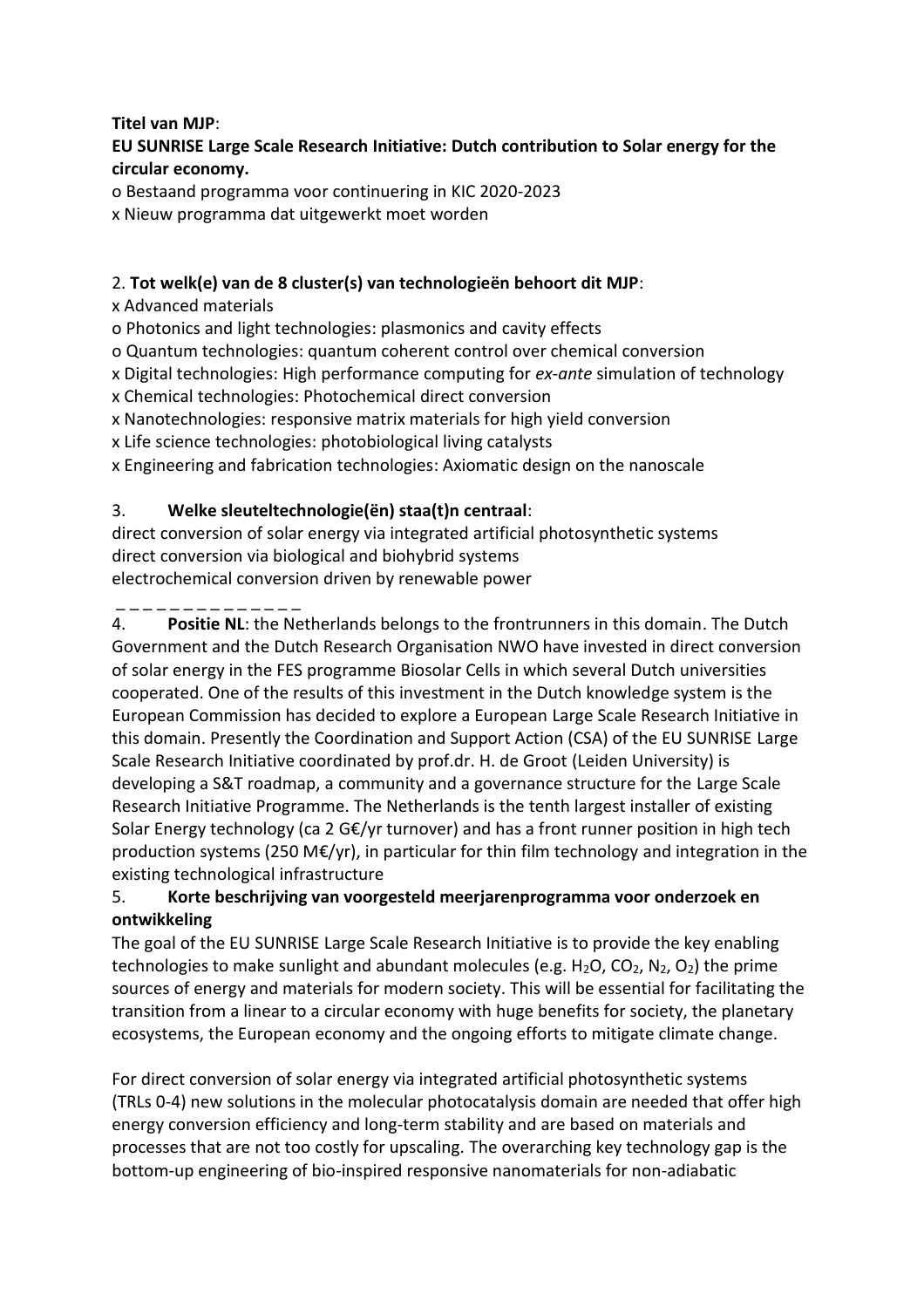conversion of energy with near-unity yield. High Performance Computing (HPC) will be essential for the accurate simulation of innovative solutions prior to their experimental implementation.

For direct conversion via biological and biohybrid systems (TRLs 0-4) major breakthroughs will have to be made in genetic engineering of metabolic pathways for fuels and chemicals by applying emerging state-of-the-art synthetic biology technologies. In parallel, synthetic biology toolboxes will be combined with man-made solar energy conversion systems to engineer biohybrid systems to form complex organic compounds with high selectivity.

For electrochemical conversion driven by renewable power (TRLs 3-8), the bottlenecks to be solved, are in the field of development of suitable catalysts, e.g. finding stable and abundantly available catalysts, development of selective and stable catalysts for multielectron/multi-proton reductive processes for direct CO2 conversion. Furthermore the electricity generated via PV and wind must be integrated into the existing energy system, alongside distributed and dynamic chemical energy storage, with large scale electrocatalysis providing a mature technology that can be implemented.

**6 Ecosysteem**: The EU ecosystem presently consists the Coordination and Support Action (CSA) of the EU SUNRISE Large Scale Research Initiative responsible for developing a S&T roadmap, a SUNRISE community and a governance structure (nine academic partners, three industrial partners, six research organizations and two alliances) and is coordinated by prof. dr. H. de Groot, Leiden University. Support has been obtained so for from >200 players from academia, industry, and society, including NGOs and global players in the energy, chemical and automotive sectors. (H. de Groot, personal communication).

The Dutch ecosystem consists of colleagues working in projects that received a grant from the NWO grant Solar2Products and related programs.

**7.Organiserend vermogen**: The government support for and the cooperation of NWO and several Dutch Universities (University of Amsterdam, Technical University Twente, Technical University Eindhoven, Leiden University, Wageningen University and Research) in the Biosolar Cells programme has created a strong base for follow up action. In addition to that the Solar to Products (S2P) programma initiated by TKI BBE and NWO further reinforces the base. To create an optimal interaction with the Biosolar Cells follow up at the European Level (see paragraph 4) coordination is with prof. dr. H.de Groot of the Leiden Institute of Chemistry.

### **8. Kans op maatschappelijke impact op korte en lange termijn**:

The objective is to replace fossil fuels in the energy and chemical sector as quickly as possible using sunlight and readily abundant molecules (e.g. H<sub>2</sub>O, CO<sub>2</sub>, N<sub>2</sub> and O<sub>2</sub>). On the long term this is the most radical if not the only solution to realize a more sustainable future for the inhabitants of Planet Earth that will have a huge impact on Planet, Profit and People. A shorter term effect will be on the production of electricity, fuels and chemicals produced via renewable power driven processes. This MJP can contribute to missions A (Fully CO2 free electricity system by 2050), B(CO2-free habitat by 2050), C (net climate neutral feedstock,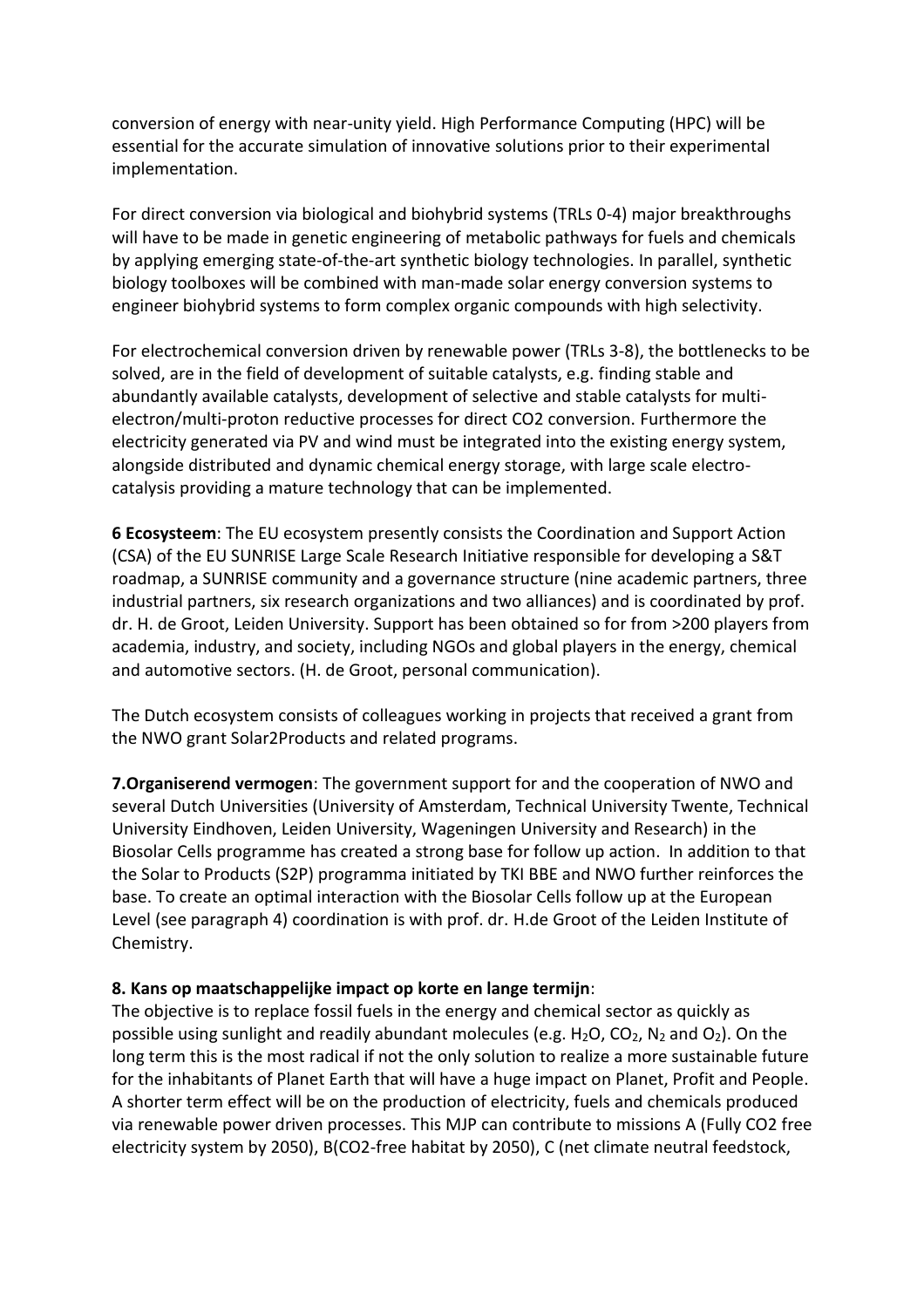products and processes that are at least 80% circular) and D (zero-emission mobility for people and transport) of the table in the IKIA summary.

### **9.Kans op economische impact op korte en lange termijn**:

Short term: PV+Electrolysis (TRL 8), longer term direct conversion (TLR 0-3). Willingness to invest is emerging with private partners and (European) regions depending on the TRLs and the estimated time at which impact in the market at a large scale is expected. ( For the higher TRLs within 5 years, for lower TRLs 5-10 years and longer). In the context on innovation not only TRLs but also SRLs (Societal Readiness Levels) deserve attention.

## **10.Krachtenbundeling**

SUNRISE Flagship Initiative partners and Dutch colleagues in Universities and research organisations active in the same domain (see also paragraph 7).

## **11. Cross-over karakter**:

Energy and chemistry, ICT, PV and chemistry, predictive modeling in environmental/climate change; (axiomatic) industrial design at nanoscale and social sciences and ethics working on societally Responsible Innovation and Transitions and behavior.

### **12. Indicatie van benodigde gemiddelde jaarlijkse financiering en commitments voor periode 2020-2023:** zie tabel

Estimate: ca 23 MEuro per jaar for NL will bring the program forward. (Dit betreft de schatting van Huub de Groot voor artificial leaves.)

| <b>Bron</b>                | Totaalbedrag   | Waarvan<br>gecommitteerd | Waarvan te<br>mobiliseren |
|----------------------------|----------------|--------------------------|---------------------------|
| Private middelen           | 4.8            | 3.5                      | 1.3                       |
| PPS toeslag                | 1.2            | 0.5                      | 0.7                       |
| TO2 middelen               | 3.5            | 3                        | 0.5                       |
| <b>NWO</b>                 | 3              | $\overline{2}$           | 1                         |
| Universiteiten/hogescholen | 1.0            | 0                        | 1.0                       |
| Regionale middelen         | 1.4            | $\mathbf{1}$             | 0.4                       |
| (provincie, gemeente)      |                |                          |                           |
| Departementale middelen    | 5              | 1                        | 4                         |
| EU middelen                | $\overline{2}$ | $\mathbf 1$              | 1                         |
| ROMs en InvestNL           | 1              | 0                        | 1                         |
| Anders, namelijk           | 0.1            | $\Omega$                 | 0.1                       |
| Totaal bedrag (mln Eur per | 23             | 12                       | 11                        |
| jr)                        |                |                          |                           |

Noot bij de tabel: SUNRISE heeft een brede basis van >200 ondersteunende organisaties wereldwijd die verder zal worden uitgebouwd, in Nederland via NERA. In het proposal stadium hebben zich reeds gecommitteerd (met namen contactpersonen):

Universiteit Leiden: H. de Groot

UL vertegenwoordigt de League of European Research Universities (LERU) met nog 2 NL leden: UVA (J. Reek) en UU (G. Kramer)